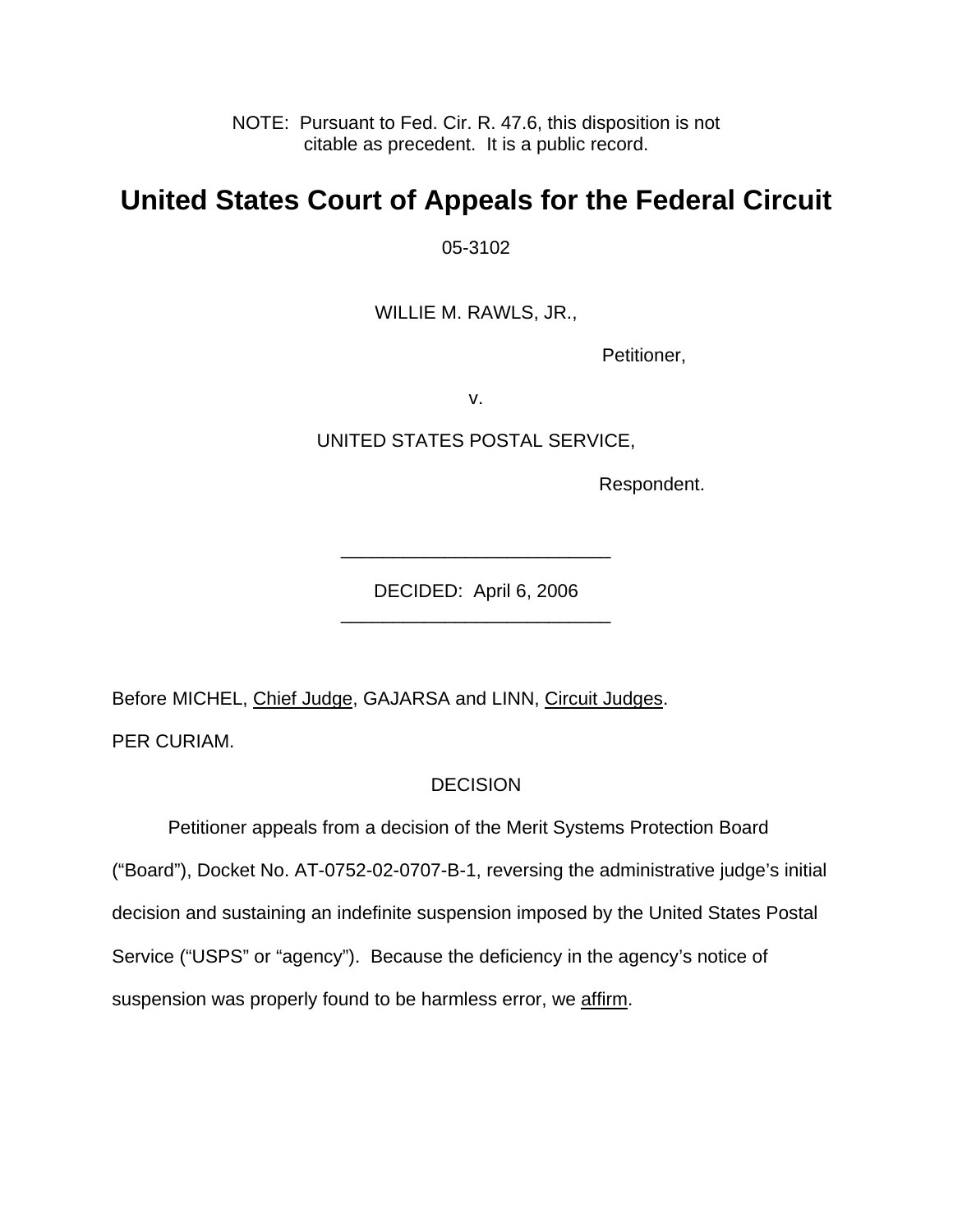## BACKGROUND

Willie M. Rawls, Jr. was a mail handler when he was arrested on July 26, 1999 and charged with attempted first degree murder in connection with a nightclub shooting. On August 11 and August 16, 1999, he was summoned to report to an Investigative Interview "to discuss [the] criminal charges." The Investigative Interview was conducted on August 18, 1999. On August 19, 1999, he was indefinitely suspended from USPS employment because there was "reasonable cause to believe that [he had] committed a crime for which a sentence of imprisonment can be imposed."

On December 14, 1999, Rawls was indicted for attempted first-degree murder. In March 2002, a jury convicted Rawls of the lesser-included offense of reckless endangerment; he was sentenced to the maximum penalty of a \$1000 fine and a term of incarceration of 11 months and 29 days. On May 22, 2002, Rawls wrote USPS asking if he could participate in the work release program during the term of his incarceration. A follow-up Investigative Interview was scheduled for June 12, 2002, but Rawls refused to make a statement. On June 14, 2002, Rawls was notified that he would be removed, effective June 21, 2002.

On July 22, 2002, Rawls appealed his removal to the Board. Because his appeal appeared to concern his indefinite suspension in addition to his removal, two docket numbers were assigned. On September 6, 2002, Administrative Judge Lynn P. Yovino issued an initial decision reversing the indefinite suspension, holding that as a preference eligible employee, Rawls was entitled to (but not provided) minimum due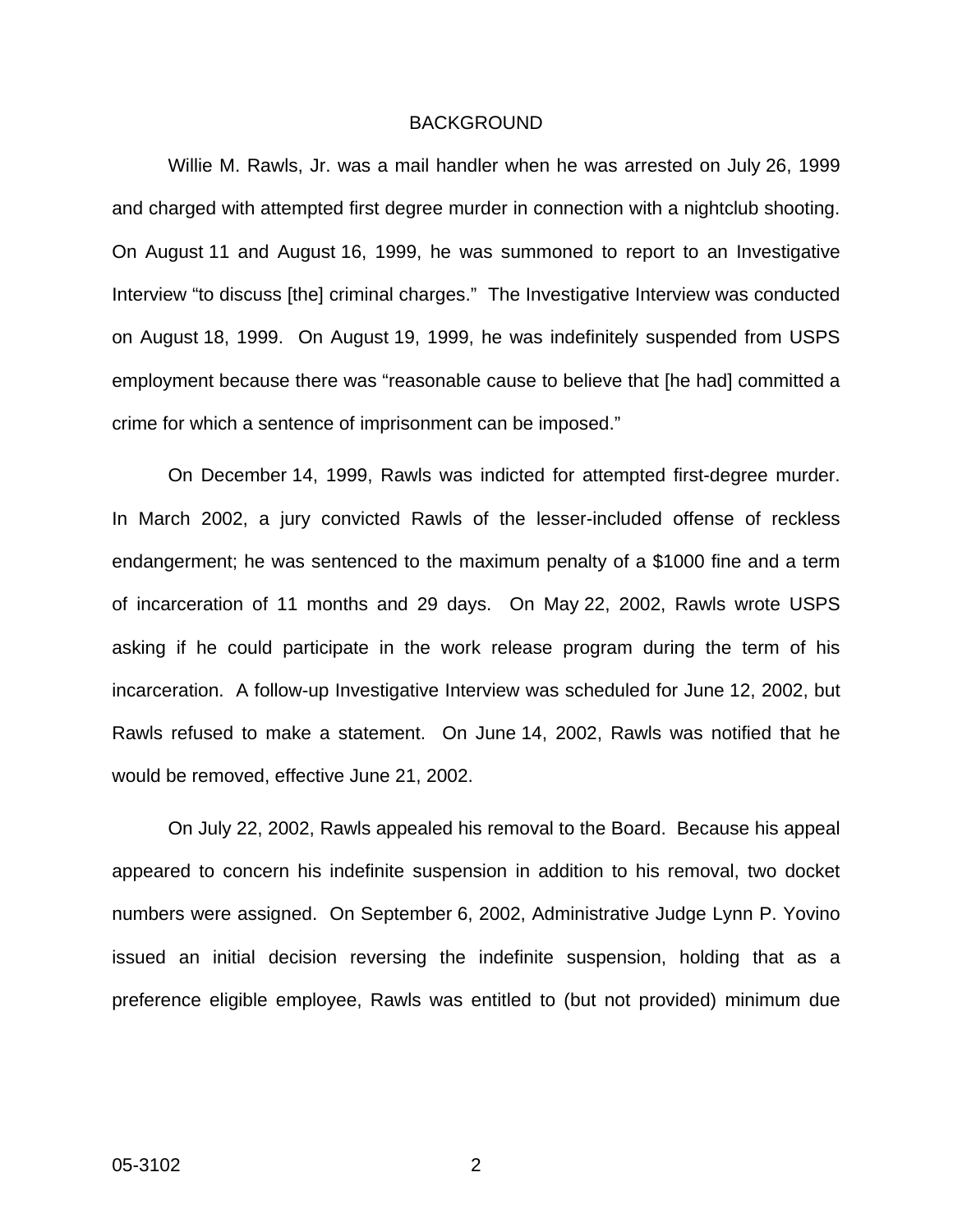process, as guaranteed by 5 U.S.C. 7513(b). In a separate initial decision, the AJ reversed his removal on the same basis. $1$ 

On September 30, 2003, the Board consolidated and granted the agency's petitions for review and reversed both initial decisions of the AJ. With respect to the indefinite suspension, the Board observed that (1) while the agency had conceded that it did not issue a proposal notice before its decision notice, Rawls was provided a post-suspension grievance opportunity and (2) he had not demonstrated that the agency's failure to comply with 5 U.S.C. 7513(b) was harmful error. The case was remanded for further development of the record and adjudication on the merits.

On January 27, 2004, the AJ issued another initial decision reversing the indefinite suspension. She reasoned that the agency's notice had failed to set forth an ascertainable end to the suspension. Specifically, 5 C.F.R. 752.402(e) provides that an indefinite suspension "ends with the occurrence of the pending conditions set forth in the notice of action," but no such conditions were described in the August 19, 1999 notice. With respect to Rawls' affirmative defenses, however, the AJ found no evidence that the denial of his statutory rights to notice was harmful error or that he was a victim of race discrimination. The AJ also affirmed the removal by separate decision, but that is not part of this appeal. $<sup>2</sup>$  $<sup>2</sup>$  $<sup>2</sup>$ </sup>

<span id="page-2-0"></span> $1$  Afterwards, a second removal proceeding was initiated by the agency. This time, appropriate notice was given and Rawls was again removed, effective December 16, 2002. This second removal was upheld. Rawls v. United States Postal Serv., 2003 MSPB LEXIS 1077, Docket No. AT-0752-03-0304-I-1 (May 2, 2003).

<span id="page-2-1"></span> $2^2$  Rawls challenged his removal in a prior appeal, but we rejected his due process arguments and affirmed the Board's decision. Rawls v. United States Postal Serv., 129 Fed. Appx. 628 (Fed. Cir. 2005).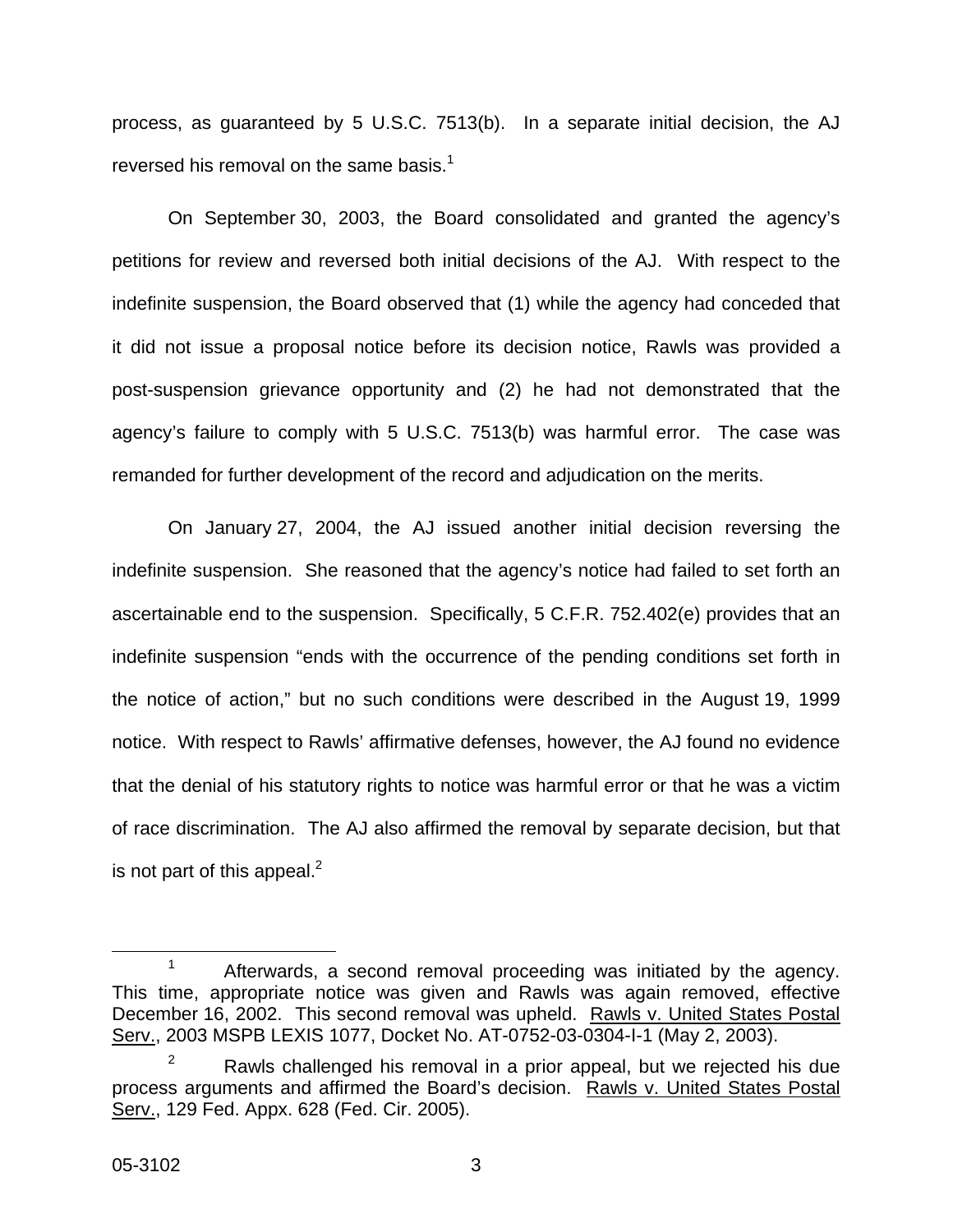On December 1, 2004, the Board reversed. Rawls v. United States Postal Serv., 98 M.S.P.R. 98 (December 1, 2004). The Board agreed with the AJ that the agency notice "did not explicitly identify the condition subsequent that would terminate the suspension," but found that "the suspension clearly, albeit implicitly, *had* a condition subsequent since the suspension was based on a criminal charge which must be resolved, one way or another, through criminal proceedings." Id. at ¶ 8 (emphasis in original). It concluded that even if the failure to expressly define the condition subsequent was error, "it did not constitute harmful error warranting reversal of the indefinite suspension," since Rawls' letter of May 22, 2002 demonstrated that he clearly understood what the condition subsequent was.  $Id$  at  $\P$  12. Moreover, to the extent that Rawls was challenging the continuation of his indefinite suspension beyond his conviction in March 2002 until his removal in June 2002, the Board found that "the agency was not required to terminate the suspension and reinstate the appellant in order to initiate and effect his removal." Id. at ¶ 14.

This appeal followed. We have jurisdiction pursuant to 28 U.S.C. 1295(a)(9).

## DISCUSSION

Our review of MSPB decisions is limited to determining whether they are (1) arbitrary, capricious, an abuse of discretion, or otherwise not in accordance with law; (2) obtained without procedures required by law, rule or regulation having been followed; or (3) unsupported by substantial evidence. 5 U.S.C. 7703(c).

Rawls first argues that the Board erred as a matter of law in sustaining the indefinite suspension because the agency admitted that its notice did not set forth what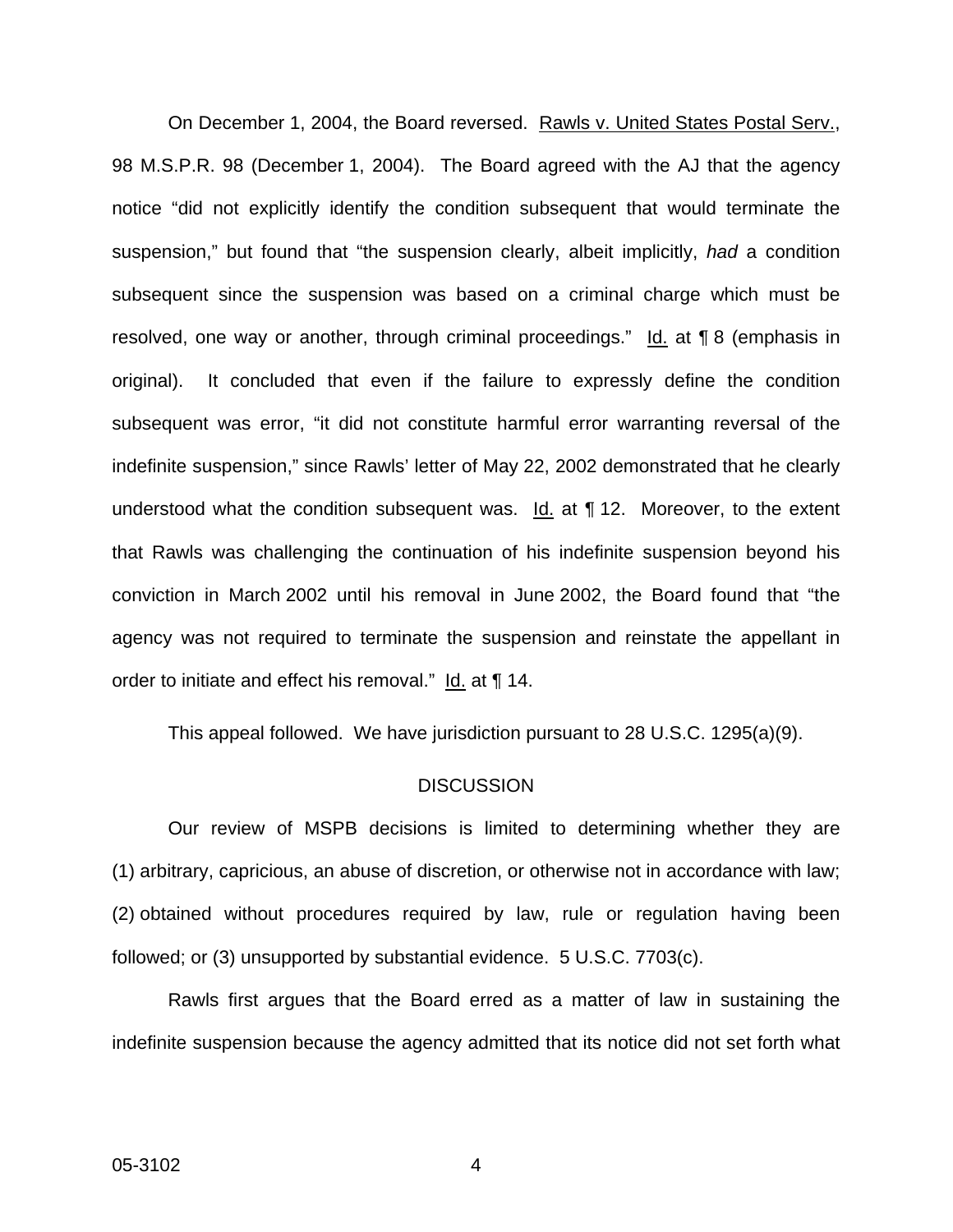conditions would end the suspension period, as contemplated by 5 C.F.R. 752.402(e).<sup>[3](#page-4-0)</sup> He then asserts that the Board erred by engaging in a harmful error analysis, pursuant to 5 U.S.C. 7701(c)(2)(A).<sup>[4](#page-4-1)</sup> We are not persuaded by either of these arguments.

We agree with the Board that "while the better practice is for agencies to identify the conditions subsequent explicitly in their decision notices imposing indefinite suspensions, the pertinent requirement for a valid indefinite suspension is that the suspension *have* a condition subsequent, rather than that the agency's decision notice *explicitly identify* the condition subsequent." Rawls, 98 M.S.P.R. 98, at ¶ 11 (emphasis in original). Rawls' indefinite suspension *had* an ascertainable end – i.e., the resolution of the pending criminal charges against him – and he clearly understood this. In fact, after his conviction, he wrote USPS asking if he could participate in the work release program while he was serving his time.

Moreover, the Board correctly found that the agency's failure to expressly state the condition subsequent in its notice was subject to the harmless error rule. See e.g., Johnson v. United States Postal Serv., 37 M.S.P.R. 388, 393 (July 19, 1988) (concluding that "the agency's delay in identifying the condition that will terminate the indefinite suspension does not constitute harmful error warranting reversal of the action"). Although Rawls does not challenge this factual finding on appeal, we also hold

<span id="page-4-0"></span> $3$  This section provides in relevant part that an "indefinite suspension continues for an indeterminate period of time and ends with the occurrence of the pending conditions set forth in the notice of action which may include the completion of any subsequent administrative action."

<span id="page-4-1"></span>This section provides that the agency's decision may not be sustained if the employee "shows harmful error in the application of the agency's procedures in arriving at such decision."